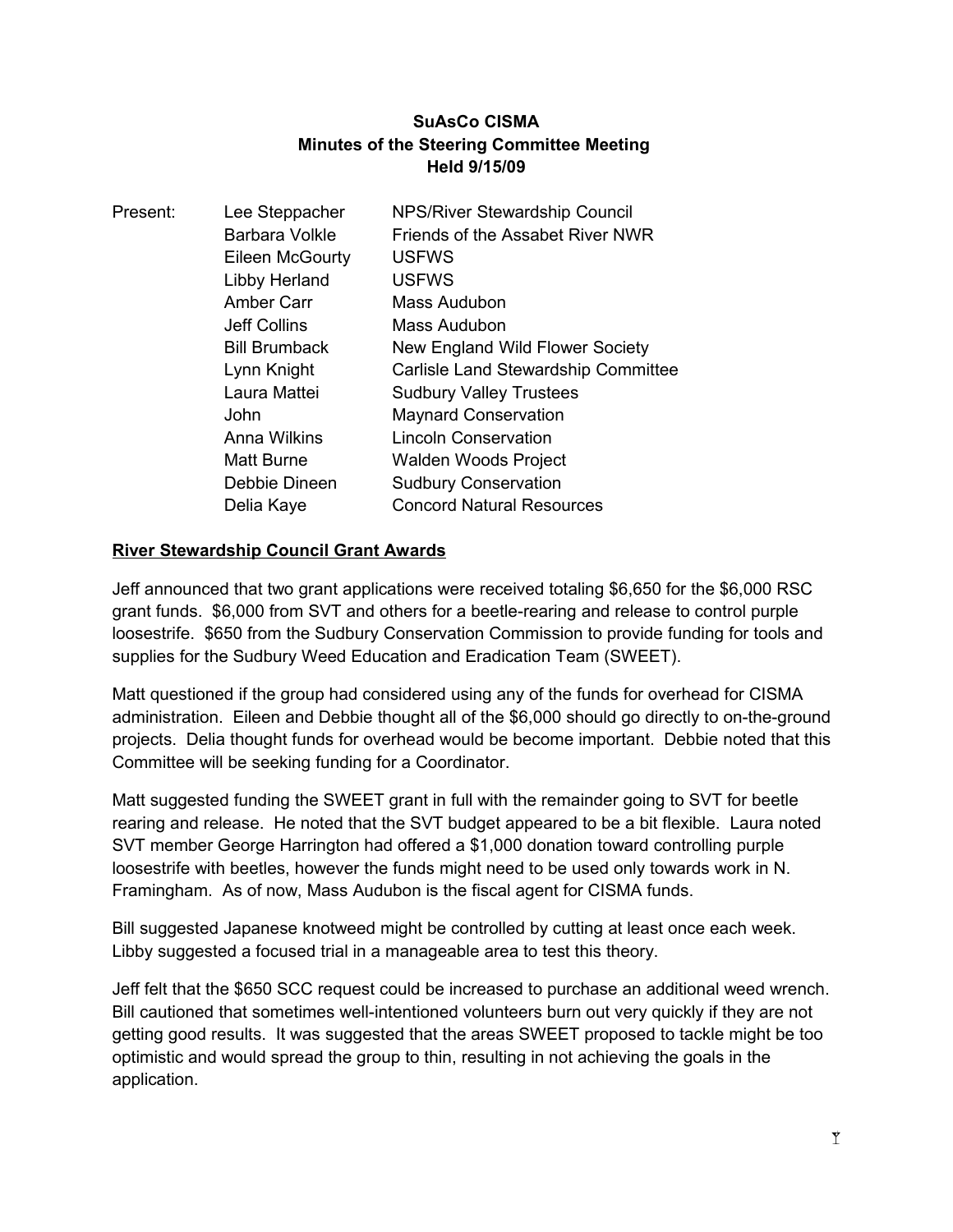Laura thought that SWEET could serve as a good example in other towns.

Debbie asked USFWS what results they have had with the beetle release at the Refuge. Eileen explained that they have seen very good results. The beetles need the loosestrife for their life cycles. If no loosestrife, no beetles so there is not a concern that if the beetles are successful, they will turn to other vegetation. Barbara noted that the SVT grant application indicates much of the cost is staff time. Libby offered a USFWS contribution \$500 toward materials. The group discussed the materials needed and determined much of the basic supplies can be donated, purchased second-hand, or found at no cost (e.g. plastic kiddie pools).

Laura explained that more release sites will need to be identified. Debbie suggested areas along Hop Brook in Sudbury.

The SCC/SWEET project will need to have a revised work plan which will scale back and prioritize sites. A specific plant list for each site should be included. Libby suggested that Rebecca Chizzo, SWEET Coordinator, become involved in the CISMA Education & Outreach Committee for coordination of educational materials.

Lee moved: "to award \$1,000 of the RSC grant to SCC/SWEET conditional upon 1) a revised work plan; 2) a final report to RSC in December 2010; 3) a scaled back and prioritized site list; 4) a revised budget; SWEET to coordinate with CISMA Education & Outreach Committee; and 5) SuAsCo CISMA is credited on any information handed out to the public; AND to award \$5,000 to SVT for the beetle project with a requirement for a final report to RSC in December 2010. Libby added that Laura Mattei should be considered the Coordinator for the beetle project. " Motion seconded by Lynn and voted unanimously in favor.

Barbara suggested a press release for the awards and Jeff will develop and send award letters.

### **NFWF Grant Application**

Jeff reported on the NFWF grant proposal. He is asking for \$50,000 to fund the NEWFS-led Early Detection/Rapid Response training and other activities, and to fund a CISMA Coordinator. The grant application includes a \$103,000 match made up of volunteer time on the ED/RR project and funding from the Nyanza Fund. Federal funds are not eligible as match, and it was questioned if the Nyanza remediation funds would be considered federal funds. Libby noted that the Nyanza Trust funds would be awarded through the State, so it should be OK to list this potential funding source as an anticipated match. Jeff pointed out that the match requirements also list obligatory payments, such as settlements, as ineligible for match. Libby made the point that the Nyanza funds were set aside as part of a settlement, but they will be awarded competitively, so they should not be considered obligatory. Barbara suggested deleting "settlement" from the Nyanza funding description in the application. Jeff will also provide a narrative as part of the application.

Nyanza Trust funds are now scheduled to be available Fall 2010-Jan 2011 with 18 mos. as the project time period.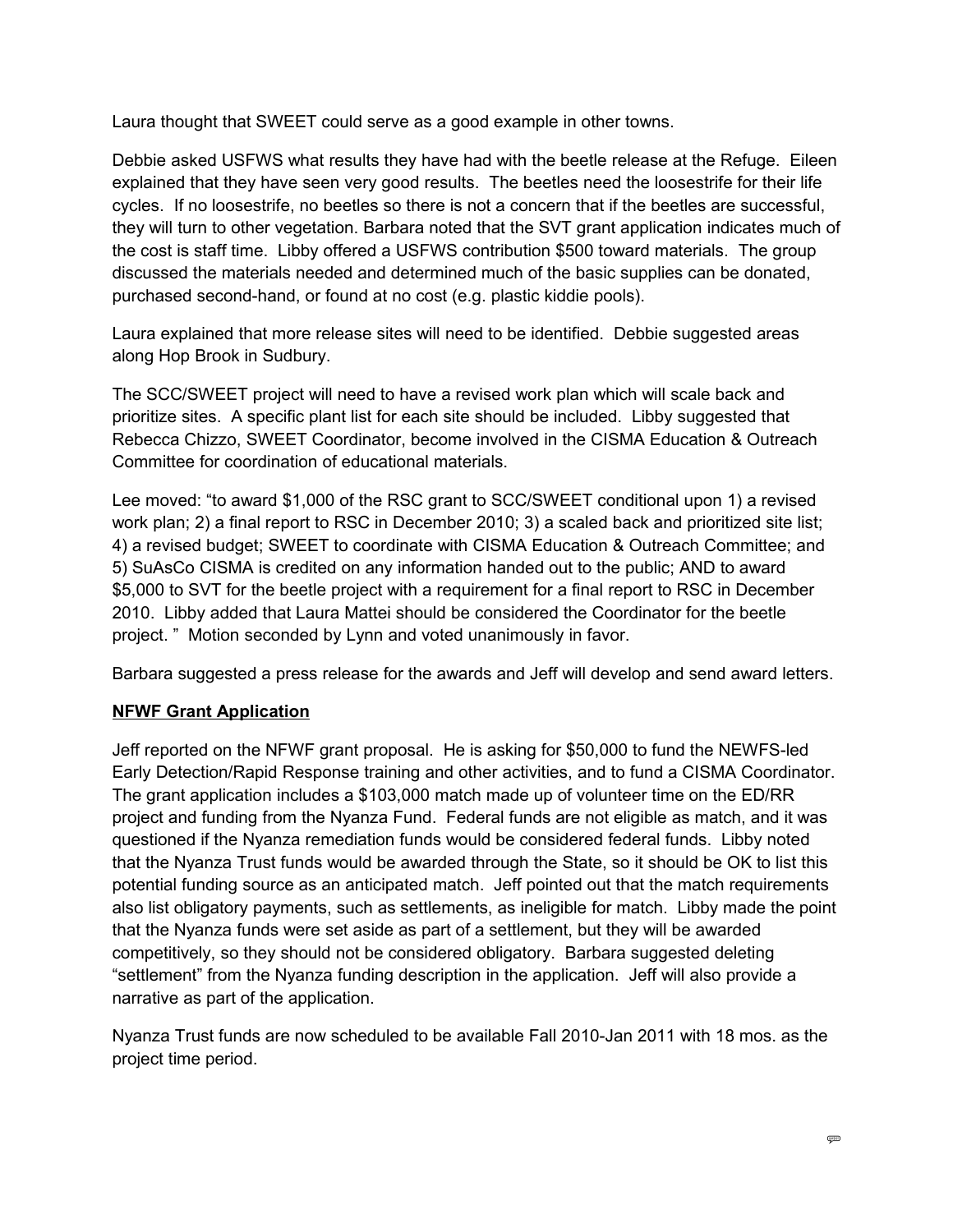Discussion followed on the position of CISMA Coordinator. Jeff offered that the person might be housed at MAS. Libby informed the group that she has one year of funding for an invasive species coordinator on her refuges. She is hoping for additional funding for a minimum fouryear position, and ideally, would like Amber to be the successful candidate for the position. Delia felt that it made sense to house the CISMA Coordinator at USFWS.

Bill stated that worst -case the grant application will be a one-one match. Lee reminded everyone that volunteer efforts can be included in the match equation. Bill noted that his volunteers had accumulated the equivalent of \$18,000 in hours last year. Barbara noted that the grant application might explain how the match funds can be spent.

Libby questioned how other CISMA groups sustain a Coordinator and themselves. Jeff offered to look into that.

# **Sub-Committee Reports**

Early Detection/Rapid Response – Anna Wilkins; Eileen; Ted; Amber

Anna reported that the subcommittee discussed the scope of their responsibilities. IPANE can be used as a basis for mapping initially, however standards for mapping are needed. They plan to train and recruit volunteers beginning in Spring 2010.

Amber suggested Les Mehrhoff be consulted as he set of the protocol for NEWFS EDRR.

IPANE volunteers may be able to be redirected to EDRR areas within SuAsCo. Education is a big part of EDRR and will require communication between subcommittees. Libby added that the Coordinator should be managing the communication.

The EDRR Subcommittee plans to hold at least 2 educational events each year highlighting EDRR. Bill added that 4 training sessions within the watershed will be held if funding is available. Initial field work is likely to be on a Town-by-Town basis depending on where the volunteers are based. EDRR can receive information and field verify. Longer term management will be the difficult part.

Barbara: Crisis = Opportunity (for education and action).

EDRR would like to compile a list of likely volunteers in each area. Amber will do a flow chart for CISMA members showing the actions to be taken should a listed invasive plant be encountered. Action Alerts can be generated. An equipment & expertise loan system will be put in place. Work releases and work party organization will be needed. More research needs to happen on state rules for licensed herbicide applicators. Grant funding will be sought for EDRR conferences. Signage and distribution of available information needs to be discussed. A mid-October meeting is planned.